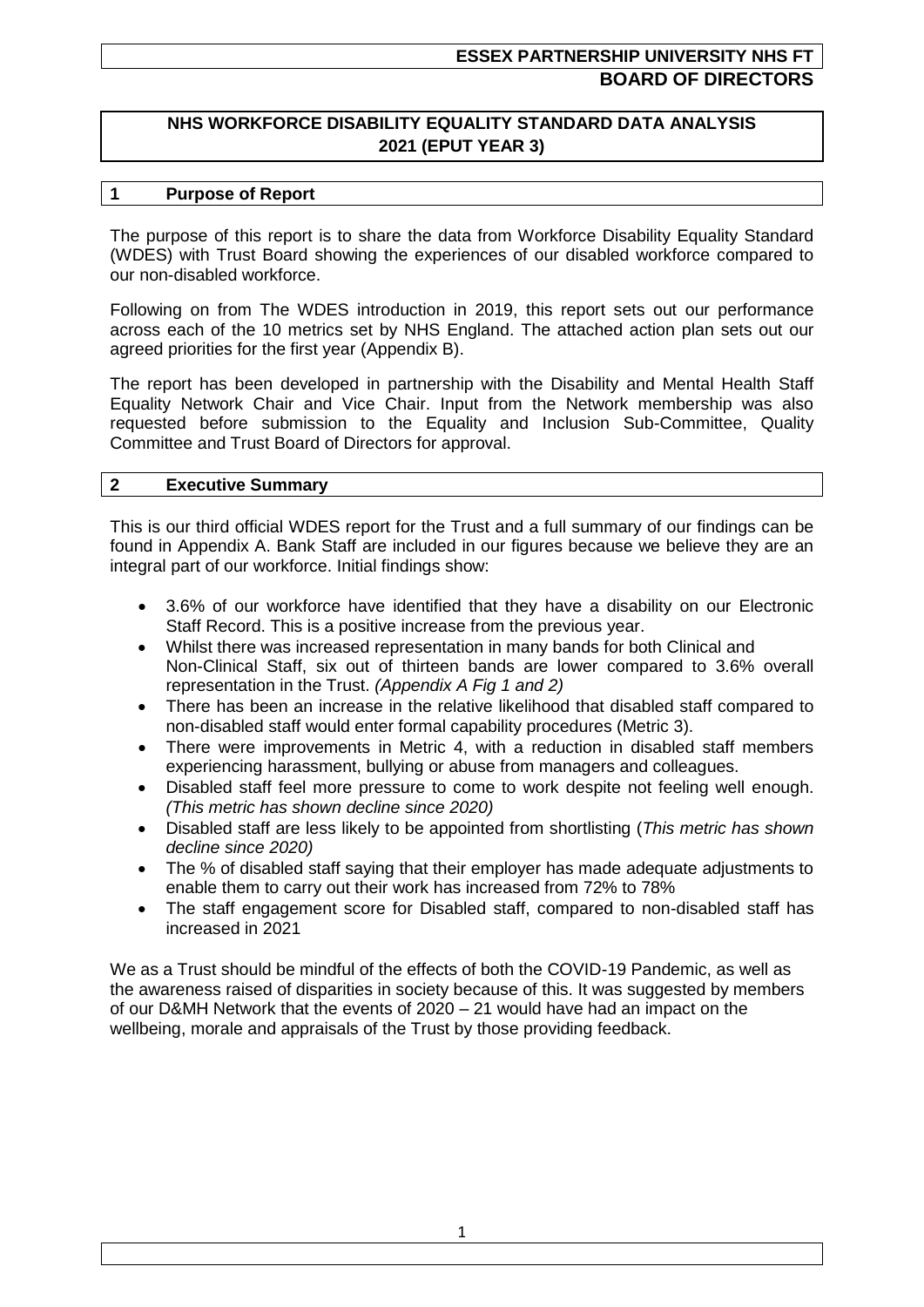# **ESSEX PARTNERSHIP UNIVERSITY NHS FT BOARD OF DIRECTORS**

## **3 EPUT Declaration Rates as of July 2021**

Currently 3.6% of our workforce are recorded as having a disability on EPUT's Electronic Staff Records (ESR).



It should be noted that based on the ESR Data as of July 2021, there is a visible reduction of staff members who have not shared their disability status. In 2020 this was 30% compared to 2021's 18%. This could suggest a more positive view from staff in declaring their Disability Status on ESR and may also explain the increase in staff declaring they have a Disability, which was 3% in 2020 and 3.6% in 2021.

This suggests a partial success in the effort to encourage staff to update their ESR status in 2020-21, and in providing a culture where these staff feel safe to do so.

### **4 Action Planning**

An action plan is attached as Appendix B. This is not a full breakdown of the work taking place to support these groups. The work will be captured in the NHS People Plan EPUT response to belonging and equality; instead it focusses on priorities for this year that we believe will result in progress for people with disabilities, mental health conditions and physical health conditions.

Quarterly updates on the action plan will be supplied to all relevant committees. monthly meetings will be arranged to track progress, allow responsible leads to feed back on their work and review actions as appropriate. All discussions include the Disability and Mental Health Staff Network.

## **5 Use of Model Hospital Data for Benchmarking**

In comparison to the NHS Model Hospital figures from 2020, EPUT performed better on five out of the ten metrics. It should be noted that National Average Data for 2020 was not yet available at the time of compiling this report, which have been previously used in assessing our progress in comparison to the NHS as a whole. National Medians have been used on the guidance of the WDES team, which were gathered from their Model Hospital online resource where available.